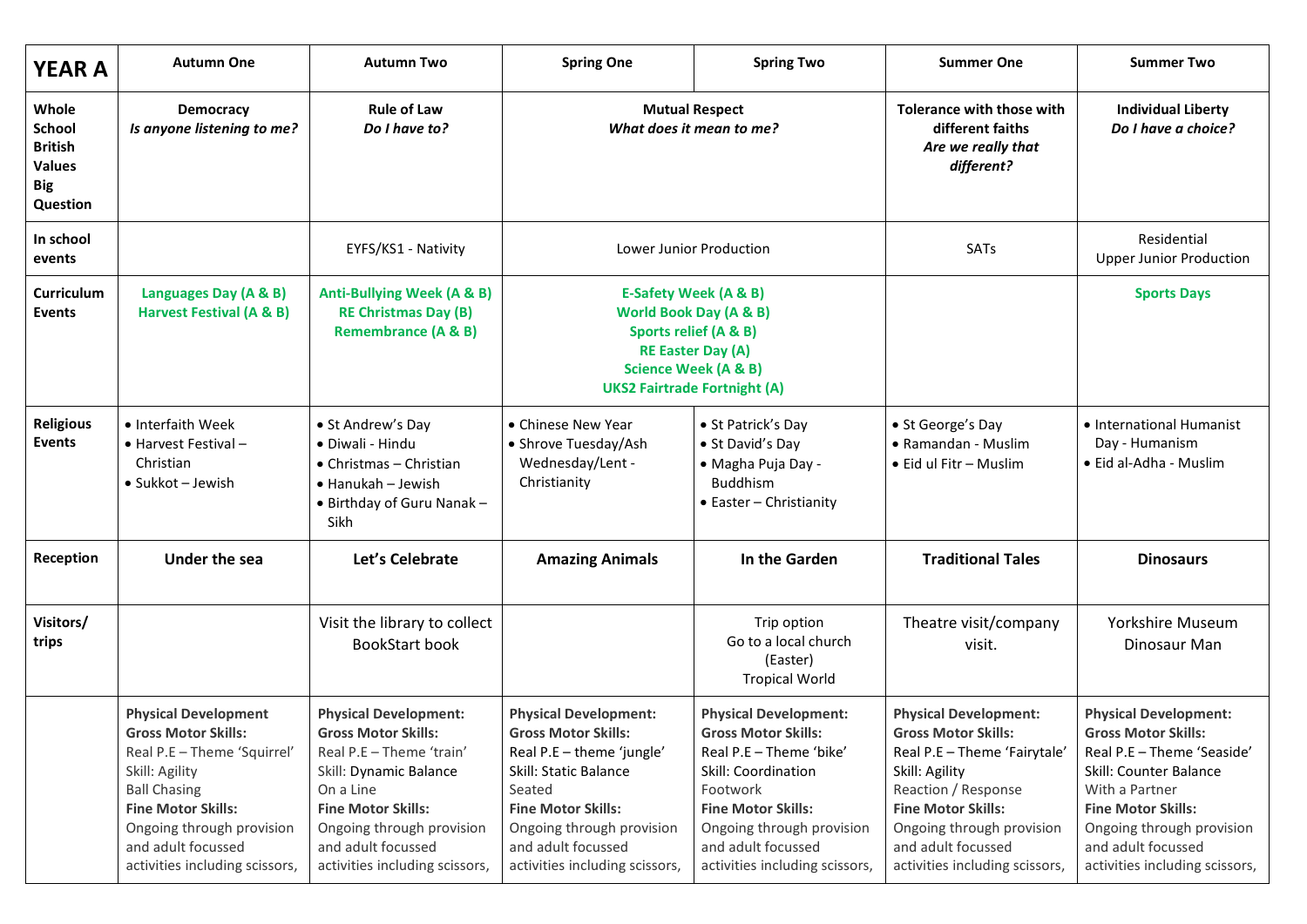| threading, playdough,<br>painting tools.<br>Pencil grip and control.                                                                                                                                                                                                                                                                                                                                                              | threading, playdough,<br>painting tools.<br>Pencil grip, control and<br>letter formation                                                                                                                                                                                                                                 | threading, playdough,<br>painting tools.<br>Pencil grip, control and<br>letter formation                                                                                                                                                                                                                             | threading, playdough,<br>painting tools.<br>Pencil grip, control and<br>letter formation                                                                                             | threading, playdough,<br>painting tools.<br>Pencil grip, control and<br>letter formation                                                                                                                                                         | threading, playdough,<br>painting tools.<br>Pencil grip, control and<br>letter formation                                                                                                                                                            |
|-----------------------------------------------------------------------------------------------------------------------------------------------------------------------------------------------------------------------------------------------------------------------------------------------------------------------------------------------------------------------------------------------------------------------------------|--------------------------------------------------------------------------------------------------------------------------------------------------------------------------------------------------------------------------------------------------------------------------------------------------------------------------|----------------------------------------------------------------------------------------------------------------------------------------------------------------------------------------------------------------------------------------------------------------------------------------------------------------------|--------------------------------------------------------------------------------------------------------------------------------------------------------------------------------------|--------------------------------------------------------------------------------------------------------------------------------------------------------------------------------------------------------------------------------------------------|-----------------------------------------------------------------------------------------------------------------------------------------------------------------------------------------------------------------------------------------------------|
| <b>Technology:</b><br>Through provision -<br>including interactive<br>whiteboard, beebots,                                                                                                                                                                                                                                                                                                                                        | Technology:<br>Through provision -<br>including interactive<br>whiteboard, beebots,                                                                                                                                                                                                                                      | <b>Technology:</b><br>Through provision -<br>including interactive<br>whiteboard, beebots,                                                                                                                                                                                                                           | <b>Technology:</b><br>Through provision -<br>including interactive<br>whiteboard, beebots,<br>mouse control                                                                          | Technology:<br>Through provision -<br>including interactive<br>whiteboard, beebots,<br>mouse control, logging on<br>and finding appropriate<br>program, paint package                                                                            | Technology:<br>Through provision -<br>including interactive<br>whiteboard, beebots,<br>mouse control, logging on<br>and finding appropriate<br>program, graphing.                                                                                   |
| Literacy:<br>Phonics<br>Reading & Comprehension<br>Writing - Name writing, cvc<br>words, labels                                                                                                                                                                                                                                                                                                                                   | Literacy:<br>Phonics<br>Reading & Comprehension<br>Writing - Name writing, cvc<br>words, labels, instructions,<br>drama                                                                                                                                                                                                  | Literacy:<br>Phonics<br>Reading & Comprehension<br>Writing - Labels, lists &<br>caption, poetry                                                                                                                                                                                                                      | Literacy:<br>Phonics<br>Reading & Comprehension<br>Writing - Non-fiction texts,<br>lists and labels, posters.                                                                        | Literacy:<br>Phonics<br>Reading & Comprehension<br>Writing - sequencing,<br>recounts and drama                                                                                                                                                   | Literacy:<br>Phonics<br>Reading & Comprehension<br>Writing - Non-fiction texts,<br>lists and labels, creative<br>writing                                                                                                                            |
| Maths:<br>Opportunities for settling<br>in, introducing areas of<br>provision and getting to<br>know the children.<br>Key times of day, class<br>routines. Exploring the<br>continuous provision inside<br>and out. Where do things<br>belong?<br>Number: Match & Sort<br>Compare amounts<br><b>Measures, Shape &amp; Spatial</b><br>Thinking:<br>Compare size, mass and<br>capacity<br>Exploring pattern<br>Positional language. | <b>Maths:</b><br>Number:<br>Representing 1,2 & 3<br>Comparing 1,2,&3<br>Composition of 1,2, & 3<br>Representing numbers to 5<br>One More and One Less 3<br><b>Measures, Shape &amp; Spatial</b><br>Thinking:<br><b>Circles and Triangles</b><br>Positional Language<br>Repeating patterns<br>Shapes with 4 sides<br>Time | Maths:<br>Number:<br>Introducing zero<br>Comparing numbers to 5<br>Composition of 4 & 5<br>Representing numbers to<br>6,7,8.8<br>Combining 2 amounts<br>Making pairs<br><b>Measures, Shape &amp; Spatial</b><br>Thinking:<br>Compare mass<br>Compare capacity<br>Shape & Spatial Thinking<br>Length & Height<br>Time | Maths:<br>Number:<br>Counting to 9 & 10<br>Comparing numbers to 10<br>Bonds to 10<br><b>Measures, Shape &amp; Spatial</b><br>Thinking:<br>3d shapes<br>Spatial awareness<br>Patterns | <b>Maths:</b><br>Number<br>Counting to 9 & 10<br>Comparing numbers to 10<br>Bonds to 10<br>Adding more<br>Taking away<br><b>Measures, Shape &amp; Spatial</b><br>Thinking:<br><b>Spatial Reasoning</b><br>Match, Rotate<br>Compose and decompose | Maths:<br>Number<br>Doubling<br>Sharing & grouping<br>Even & odd<br><b>Deepening Understanding</b><br>Patterns and Relationships<br><b>Measures, Shape &amp; Spatial</b><br>Thinking:<br><b>Spatial Reasoning</b><br>Visualise and Build<br>Mapping |
| <b>UW: Past and Present</b><br>Lives of the people around<br>us<br>Talks about past and<br>present events in their own<br>life and in the lives of<br>family members                                                                                                                                                                                                                                                              | <b>UW: Past and Present</b><br>How religious festivals have<br>been celebrated in the past<br>and are celebrated today.<br>Talks about past and<br>present events in their own<br>life and in the lives of                                                                                                               | <b>UW: Past and Present</b><br>Chinese New year<br>Talks about past and<br>present events in their own<br>life and in the lives of<br>family members                                                                                                                                                                 | <b>UW: Past and Present</b><br>Talks about past and<br>present events in their own<br>life and in the lives of<br>family members                                                     | <b>UW: Past and Present</b><br><b>Historical characters</b><br>Roles in society<br>Talks about past and<br>present events in their own<br>life and in the lives of<br>family members                                                             | <b>UW: Past and Present</b><br>Dinosaur excavation<br>Talks about past and<br>present events in their own<br>life and in the lives of<br>family members                                                                                             |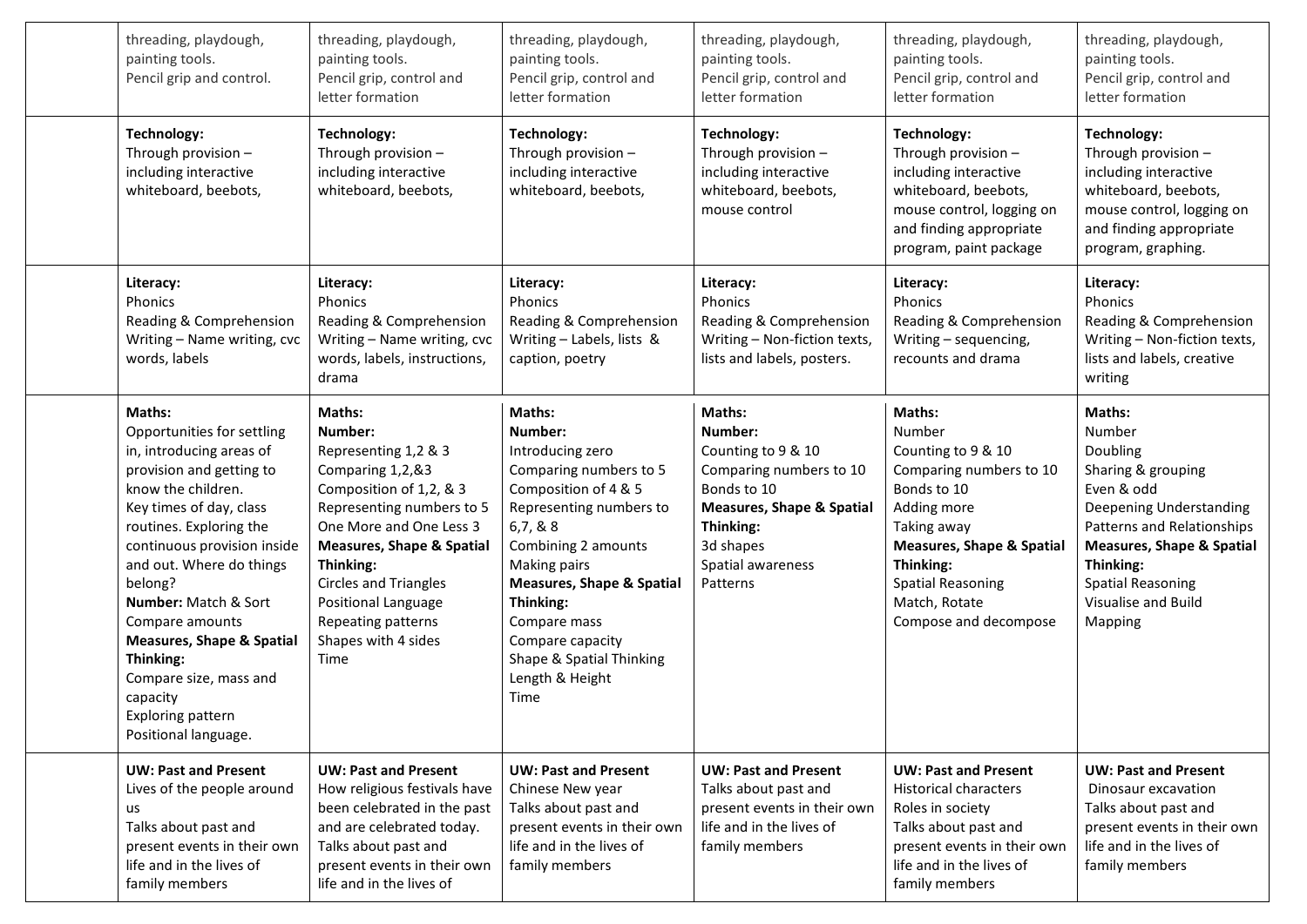|                                                                                                                                                                                           | family members                                                                                                                                                                                    |                                                                                                                                                                                                                                                                                                                                                            |                                                                                                                                                                                                                                                                                                                                                   |                                                                                                                                                                                                                                              |                                                                                                                                                                                                                  |
|-------------------------------------------------------------------------------------------------------------------------------------------------------------------------------------------|---------------------------------------------------------------------------------------------------------------------------------------------------------------------------------------------------|------------------------------------------------------------------------------------------------------------------------------------------------------------------------------------------------------------------------------------------------------------------------------------------------------------------------------------------------------------|---------------------------------------------------------------------------------------------------------------------------------------------------------------------------------------------------------------------------------------------------------------------------------------------------------------------------------------------------|----------------------------------------------------------------------------------------------------------------------------------------------------------------------------------------------------------------------------------------------|------------------------------------------------------------------------------------------------------------------------------------------------------------------------------------------------------------------|
| UW People, cultures and<br>communities<br>Sukkot<br>Rosh Hashanah                                                                                                                         | UW People, cultures and<br>communities<br>Diwali<br><b>Bonfire Night</b><br>Hannukah<br>Christmas                                                                                                 | <b>UW People, cultures and</b><br>communities<br><b>Chinese New Year</b><br>Valentine's Day                                                                                                                                                                                                                                                                | UW People, cultures and<br>communities<br>Mother's Day<br>Pancake Day/Shrove<br>Tuesday<br>Easter<br><b>Bible stories</b>                                                                                                                                                                                                                         | UW People, cultures and<br>communities<br>St George's Day<br><b>Traditional Tales from</b><br>around the world<br>Local places of worship<br>Hindu temples                                                                                   | UW People, cultures and<br>communities<br>Father's Day<br>EID                                                                                                                                                    |
| <b>UW: The Natural World</b><br>Our world/the oceans<br>Ocean life<br>Seasonal change: Autumn<br>week<br>Outdoor classroom and<br>wider school environment<br>exploration and activities. | <b>UW: The Natural World</b><br>Day and night<br>Hibernation<br>Seasonal changes in the<br>school environment<br>Outdoor classroom and<br>wider school environment<br>exploration and activities. | <b>UW: The Natural World</b><br>Our world<br>Land & sea<br>Animal habitats and<br>relating continents.<br>Animals around the world,<br>polar, desert, rainforest,<br>grasslands, British<br>woodland, pets.<br>Seasons: Winter week<br>including freezing &<br>melting<br>Outdoor classroom and<br>wider school environment<br>exploration and activities. | <b>UW: The Natural World</b><br>Explore the natural world<br>around them, making<br>observations and drawing<br>pictures of mini-beasts and<br>plants;<br>Garden mini-beasts<br>Growing plants, flowers<br>and vegetables.<br>Seasonal change: Spring<br>week<br>Outdoor classroom and<br>wider school environment<br>exploration and activities. | <b>UW: The Natural World</b><br>Fictional story landscapes<br>Map skills, local area<br>knowledge.<br><b>Traditional tales from</b><br>around the world.<br>Outdoor classroom and<br>wider school environment<br>exploration and activities. | <b>UW: The Natural World</b><br>The Earth's core and<br>landscape including<br>volcanoes.<br>Seasonal change: Summer<br>week<br>Outdoor classroom and<br>wider school environment<br>exploration and activities. |
| <b>EAD Creating with</b><br>materials:<br>Leaf printing<br>Salt dough hedgehog<br>Under the sea crafts                                                                                    | <b>EAD Creating with</b><br>materials:<br>Bonfire printing<br>Rocket making<br>Diva lamps<br>Kandinsky shapes linked to<br>maths<br>Christmas crafts                                              | <b>EAD Creating with</b><br>materials:<br>Lion mask<br>Printing with bubble wrap<br>Toucans and parrots<br>Pipe cleaner patterned<br>snakes<br>Fork printed hedgehogs<br>Tube snowmen &<br>handprint polar bears                                                                                                                                           | <b>EAD Creating with</b><br>materials:<br>Designing and making a<br>superworm<br>Mother's day card<br>Vegetable drawing<br>Vegetable printing<br>Easter cards and Easter<br>baskets<br>Easter gardens                                                                                                                                             | <b>EAD Creating with</b><br>materials:<br>Junk model castles                                                                                                                                                                                 | <b>EAD Creating with</b><br>materials:<br>Salt dough fossils                                                                                                                                                     |
| <b>EAD Being imaginative and</b><br>expressive:<br>Introduction to the music<br>area & instruments and<br>harvest singing                                                                 | <b>EAD Being imaginative and</b><br>expressive:<br>Introduction to the music<br>area & instruments and<br>Nativity singing                                                                        | <b>EAD Being imaginative and</b><br>expressive:<br>Singing skills. Songs linked<br>to animals<br>Role-play including vets                                                                                                                                                                                                                                  | <b>EAD Being imaginative and</b><br>expressive:<br>Percussion instruments<br>Role-play including a baby<br>clinic and a greengrocers                                                                                                                                                                                                              | <b>EAD Being imaginative and</b><br>expressive:<br><b>Traditional Tales songs</b><br>Role-play including 'The 3<br>Bears Cottage'                                                                                                            | <b>EAD Being imaginative and</b><br>expressive:<br>Songs linked to dinosaurs<br>and percussion<br>Role-play including and                                                                                        |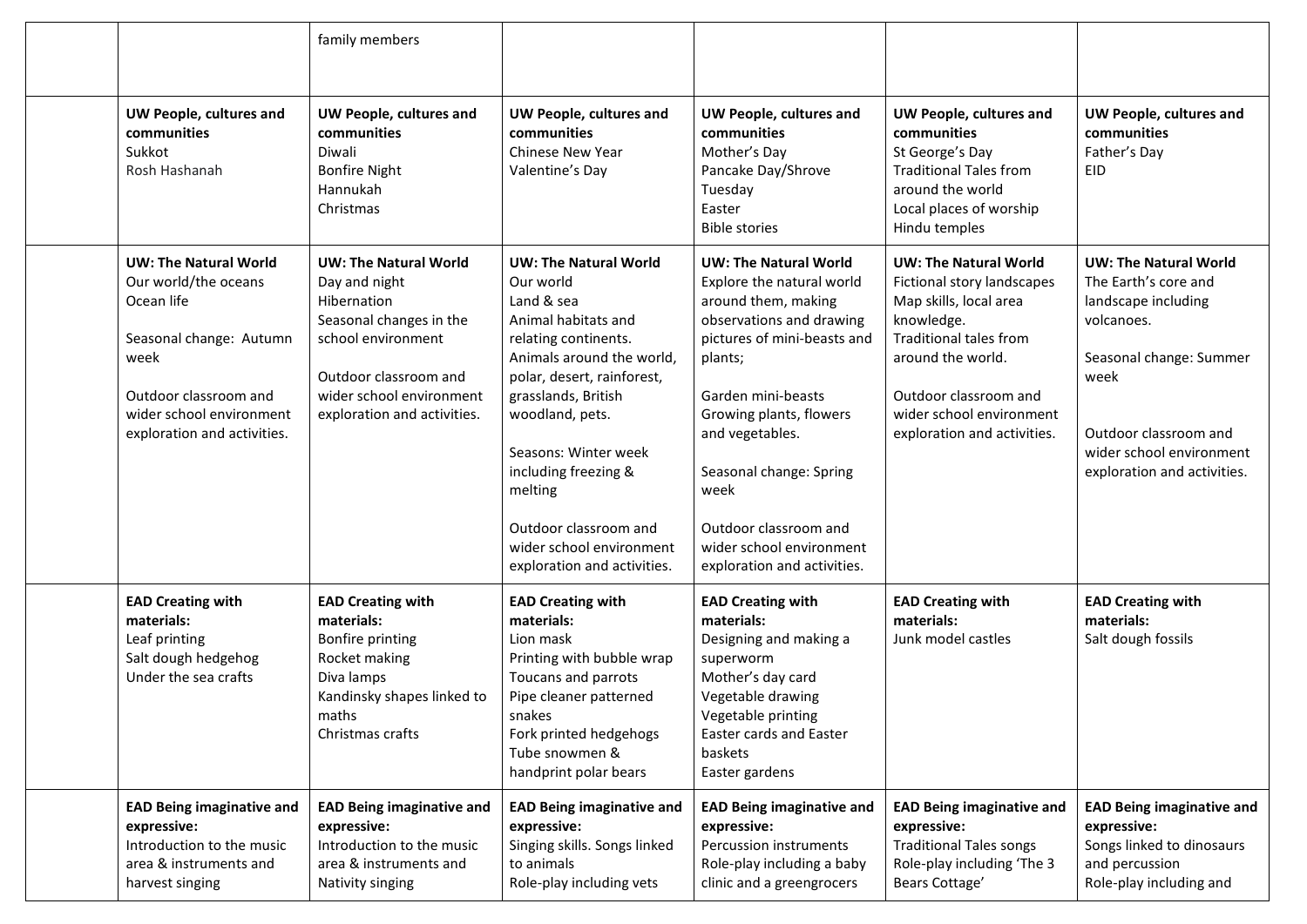|                    | Role-play including home<br>area                                                                                                                                                     | Role-play including<br>Christmas post office                                                                 | and Chinese Restaurant                                                                                                                                                                                                                                                                                                          | Drama linked to Bible<br>stories                                                                           |                                                                                                                                                                                                                                                                                                                                                                                                                 | dinosaur excavation site                                                                                |
|--------------------|--------------------------------------------------------------------------------------------------------------------------------------------------------------------------------------|--------------------------------------------------------------------------------------------------------------|---------------------------------------------------------------------------------------------------------------------------------------------------------------------------------------------------------------------------------------------------------------------------------------------------------------------------------|------------------------------------------------------------------------------------------------------------|-----------------------------------------------------------------------------------------------------------------------------------------------------------------------------------------------------------------------------------------------------------------------------------------------------------------------------------------------------------------------------------------------------------------|---------------------------------------------------------------------------------------------------------|
|                    | PSED:<br>Golden rules and school<br>rules<br>Looking after our<br>belongings, our school<br>Friendships<br>Self-regulation                                                           | PSED:<br>Celebrating who we are<br>Poppy day - Remembrance<br>Debugging<br>See it sort it<br>Self-regulation | PSED:<br>Celebrating who we are -<br>how am I special<br>Helping at home<br>Calming down<br>Self-regulation                                                                                                                                                                                                                     | PSED:<br>Mother's day<br>Keeping healthy including<br>food, sleep and exercise<br>Self-regulation          | PSED:<br>Staying safe in the sun<br>Safety linked to village walk<br>Self-regulation                                                                                                                                                                                                                                                                                                                            | PSED:<br>Transition to new classes<br>Stranger danger<br>friendships and self-belief<br>Self-regulation |
| <b>Key Stage 1</b> | To the ends of the earth (Polar Regions)<br>Geography: Weather in the UK and location of hot and<br>cold areas of the world in relation to the equator and<br>North and South Poles. |                                                                                                              | What life was like for my family<br>(When I was your age)<br>History: Changes in living memory (changes over time e.g.<br>with toys/technology/fashion/transport etc)<br>Trip option - York Castle Museum<br>$\alpha$ r<br>Visitor option - History to Life - Victorian School<br><b>Event option - Grandparents Toy Museum</b> |                                                                                                            | <b>Famous events and famous people</b><br>(I was there when)<br>(Days that shook the world)<br>History: Lives of significant individuals who have<br>contributed to national and international achievements<br>AND events beyond living memory e.g. A1 Great Fire and<br>Samuel Pepys, A2. The moon landing and Neil Armstrong<br>(or choose others)<br>Visitor option - History to Life - Great Fire of London |                                                                                                         |
|                    | Writing:                                                                                                                                                                             | Writing:                                                                                                     | Writing:                                                                                                                                                                                                                                                                                                                        | Writing:                                                                                                   | Writing:                                                                                                                                                                                                                                                                                                                                                                                                        | Writing:                                                                                                |
|                    | <b>Reading:</b><br>Mr Wolf's Pancake's (Yr2)                                                                                                                                         | <b>Reading:</b><br>Mr Wolf's Pancake's (Yr2)                                                                 | <b>Reading:</b><br>Traction Man (Yr2)<br>The Owl Who Was Afraid of<br>the Dark (Yr2/1)                                                                                                                                                                                                                                          | <b>Reading:</b><br>Traction Man (Yr2)<br>The Owl Who Was Afraid of<br>the Dark (Yr2/1)<br>Owl Babies (Yr1) | <b>Reading:</b><br>The Worst Witch (Yr2)<br>Owl Babies (Yr1)                                                                                                                                                                                                                                                                                                                                                    | <b>Reading:</b><br>The Worst Witch (Yr2)                                                                |
|                    | Maths: Place Value<br>Addition and subtraction                                                                                                                                       | <b>Maths: Place Value</b><br>Multiplication and division                                                     | <b>Maths: Place Value</b><br>Fractions, decimals and<br>percentages (where<br>appropriate)                                                                                                                                                                                                                                      | <b>Maths: Place Value</b><br>Measurement                                                                   | <b>Maths: Place Value</b><br>Geometry, properties of<br>shape, position and<br>direction                                                                                                                                                                                                                                                                                                                        | <b>Maths: Place Value</b><br><b>Statistics</b>                                                          |
|                    | Science: Living things &<br>their habitats (Year 2 unit)<br>Seasonal change (Autumn)                                                                                                 | Science: Living things &<br>their habitats (Year 2 unit)                                                     | Science: Everyday materials<br>(Year 1 unit)<br>Seasonal change (Winter)                                                                                                                                                                                                                                                        | Science: Uses of everyday<br>materials (Year 2 unit)<br>Seasonal change (Spring)                           | Science: Observation /<br>Investigation - butterfly /<br>Plant                                                                                                                                                                                                                                                                                                                                                  | Science: Observation /<br>Investigation - butterfly /<br>plant<br>Seasonal change (Summer)              |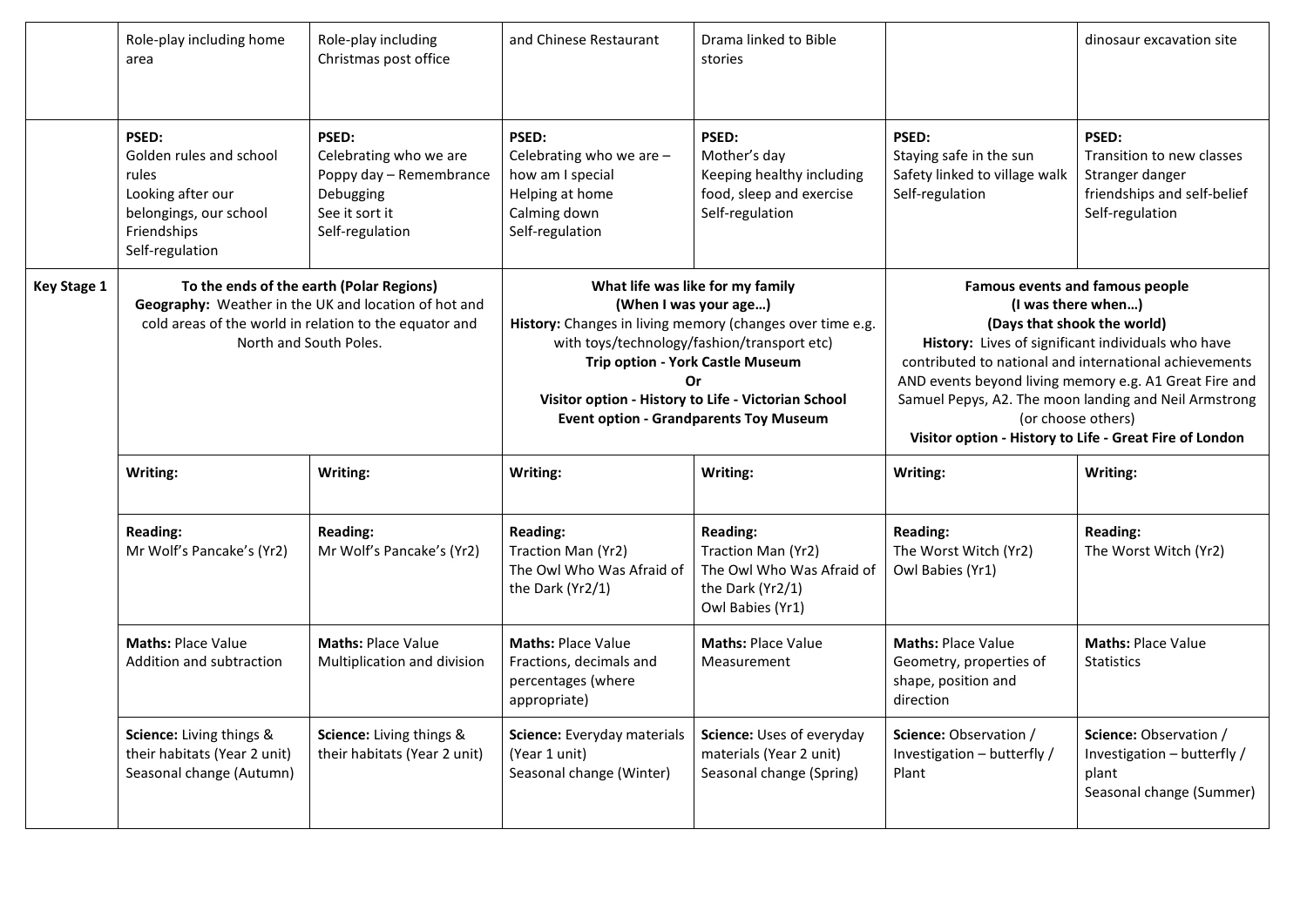| <b>Computing: Purple Mash -</b><br>follow the scheme of work<br>weekly plans.                                                                           | <b>Computing: Purple Mash -</b><br>follow the scheme of work<br>weekly plans.                                                   | <b>Computing: Purple Mash -</b><br>follow the scheme of work<br>weekly plans.                                                            | <b>Computing: Purple Mash -</b><br>follow the scheme of work<br>weekly plans.                                                   | <b>Computing: Purple Mash -</b><br>follow the scheme of work<br>weekly plans.                                                  | <b>Computing: Purple Mash -</b><br>follow the scheme of work<br>weekly plans.                                                        |
|---------------------------------------------------------------------------------------------------------------------------------------------------------|---------------------------------------------------------------------------------------------------------------------------------|------------------------------------------------------------------------------------------------------------------------------------------|---------------------------------------------------------------------------------------------------------------------------------|--------------------------------------------------------------------------------------------------------------------------------|--------------------------------------------------------------------------------------------------------------------------------------|
| History:<br>N/A                                                                                                                                         | History:<br>N/A                                                                                                                 | History:<br>What life was like for my<br>family (When I was your<br>age)<br>Chronology<br>Knowledge<br>Enquiry<br>Communication          | History:<br>What life was like for my<br>family (When I was your<br>age)<br>Chronology<br>Knowledge<br>Enquiry<br>Communication | History:<br>Famous events and famous<br>people (I was there when)<br>Chronology<br>Knowledge<br>Enquiry<br>Communication       | History:<br>Famous events and famous<br>people (Days that shook<br>the world)<br>Chronology<br>Knowledge<br>Enquiry<br>Communication |
| Geography:<br>To the ends of the earth<br>Place Knowledge<br>Locational knowledge<br>Geographic skills<br>Field work<br>Human and Physical<br>Geography | Geography:<br>To the ends of the earth<br>Place Knowledge<br>Geographic skills<br>Field work<br>Human and Physical<br>Geography | Geography:<br>Not taught this half term.                                                                                                 | Geography:<br>Not taught this half term.                                                                                        | Geography:<br>Not taught this half term.                                                                                       | Geography:<br>Not taught this half term.                                                                                             |
| <b>RE: Unit 1.1</b><br>Who is a Christian and what<br>do they believe?                                                                                  | RE: Nativity / Advent/<br>Christmas (no RE unit -<br>Production)                                                                | <b>RE: Unit 1.5</b><br>What makes some places<br>sacred?                                                                                 | <b>RE: Unit 1.6</b><br>How and why do we<br>celebrate special and<br>sacred times?                                              | <b>RE:</b> Run into SATs<br>(no RE unit)                                                                                       | <b>RE: Unit 1.8</b><br>How should we care for<br>others and the world and<br>why does it matter?                                     |
| PE: REAL PE unit 1 and<br><b>Games-Multi-skills</b>                                                                                                     | PE: REAL PE unit 2 and REAL<br>Gym unit 1                                                                                       | PE: REAL PE unit 3 and<br>Dance                                                                                                          | PE: REAL PE unit 4 and<br>Games- Multi-skills<br>(teamwork and<br>communication)                                                | PE: REAL unit 5 and<br><b>Athletics</b>                                                                                        | PE: REAL unit 6 and REAL<br>Gym unit 2                                                                                               |
| <b>PSHE: Relationships:</b><br><b>Families and friendship</b><br>(Yr1)<br>Safe relationships (Yr 1)                                                     | <b>PSHE: Relationships:</b><br><b>Respecting self and others</b><br>(Yr1)                                                       | PSHE: Living in the Wider<br>World:<br><b>Belonging to a community</b><br>(Yr1)<br><b>Media Literacy and digital</b><br>resilience (Yr2) | PSHE: Living in the Wider<br>World:<br><b>Economic wellbeing: work</b><br>and money (Yr1)                                       | <b>PSHE: Health and</b><br>Wellbeing:<br>Physical health and mental<br>wellbeing (Yr2)<br><b>Growing and changing</b><br>(Yr1) | <b>PSHE: Health and</b><br>Wellbeing:<br><b>Keeping Safe (Yr1)</b>                                                                   |
| DT:<br><b>Textiles</b>                                                                                                                                  | DT:<br>Not taught this half term.                                                                                               | DT:                                                                                                                                      | DT:<br>Mechanisms                                                                                                               | DT:<br>Not taught this half term.                                                                                              | DT:<br>Not taught this half term.                                                                                                    |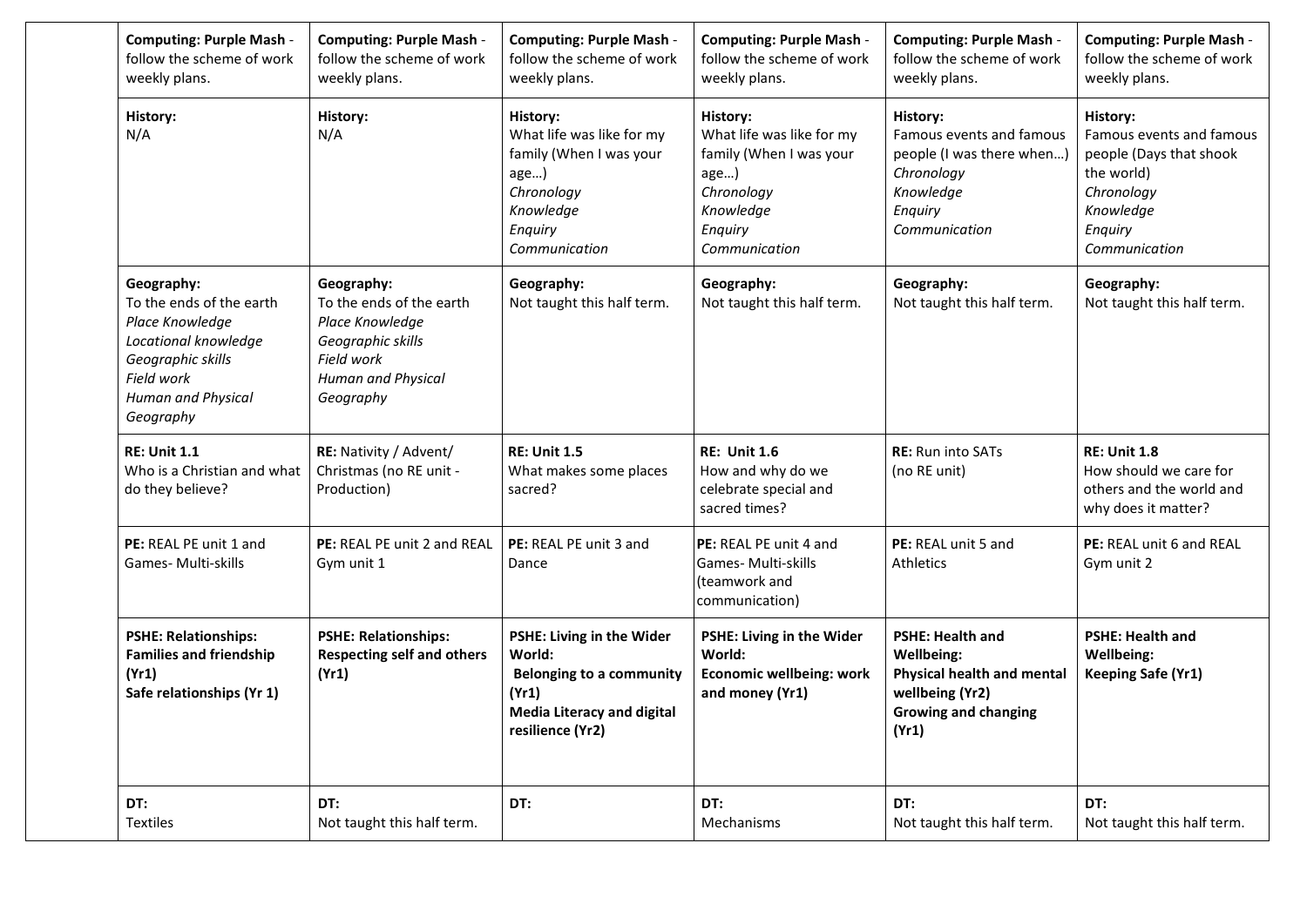|                             | ART:<br>Not taught this half term.                                                                                      | <b>ART: Painting</b>                                                                                                                                  | ART:<br>Not taught this half term                                                                                                  | ART:<br>Not taught this half term.                                            | <b>ART: Sculptures</b><br>$(Yr 1 - recycling / fruit)$                                                                                                | <b>ART: Sculptures</b><br>(Yr2 - paper)                                       |
|-----------------------------|-------------------------------------------------------------------------------------------------------------------------|-------------------------------------------------------------------------------------------------------------------------------------------------------|------------------------------------------------------------------------------------------------------------------------------------|-------------------------------------------------------------------------------|-------------------------------------------------------------------------------------------------------------------------------------------------------|-------------------------------------------------------------------------------|
|                             | Music:<br>Y2 recorders                                                                                                  | <b>Music:</b><br>Nativity<br>Production<br>Y2 recorders                                                                                               | <b>Music:</b><br>Y2 recorders                                                                                                      | Music: Charanga: Hey You!<br>Rhythm in the way we<br>walk.<br>Y2 recorders    | <b>Music:</b><br>Y2 recorders                                                                                                                         | Music: Charanga: In the<br>Groove. Round and Round.<br>Y2 recorders           |
|                             | French:<br>N/A                                                                                                          | French:<br>N/A                                                                                                                                        | French:<br>N/A                                                                                                                     | French:<br>N/A                                                                | French:<br>N/A                                                                                                                                        | French:<br>N/A                                                                |
| <b>Lower Key</b><br>Stage 2 | All wrapped up! (Ancient Egyptians)<br>History: The achievements of earliest civilizations<br>Visitor - History to Life |                                                                                                                                                       | <b>River Deep Mountain High</b><br>Geography: Rivers and mountains and water cycle.<br>(Local area - Human and physical geography) |                                                                               | World War Two - Pack up your troubles<br>History: A significant turning point in British History e.g.<br><b>Battle of Britain</b><br>Trip - Eden Camp |                                                                               |
|                             | Writing:                                                                                                                | Writing:                                                                                                                                              | Writing:                                                                                                                           | Writing:                                                                      | Writing:                                                                                                                                              | Writing:                                                                      |
|                             | <b>Reading:</b><br>Class 6: Worst Witch<br>Class 7: Iron Man<br>Class 8: Charlie and the<br>Chocolate Factory           | <b>Reading:</b><br>Class 6: Georges<br><b>Marvellous Medicine</b><br><b>Class 7: Iron Man</b><br><b>Class 8:</b> Charlie and the<br>Chocolate Factory | <b>Reading:</b><br>Class 6: Georges<br>Marvellous Medicine / The<br>Sheep Pig<br>Class 7:<br>Class 8:                              | <b>Reading:</b><br>Class 6:<br>Class 7:<br>Class 8:                           | <b>Reading:</b><br>Class 6:<br>Class 7:<br>Class 8:                                                                                                   | <b>Reading:</b><br>Class 6:<br>Class 7:<br>Class 8:                           |
|                             | <b>Maths: Place Value</b><br>Addition and subtraction                                                                   | <b>Maths: Place Value</b><br>Multiplication and division                                                                                              | <b>Maths: Place Value</b><br>Fractions, decimals and<br>percentages (where<br>appropriate)                                         | <b>Maths: Place Value</b><br>Measurement                                      | <b>Maths: Place Value</b><br>Geometry, properties of<br>shape, position and<br>direction                                                              | <b>Maths: Place Value</b><br><b>Statistics</b>                                |
|                             | <b>Science: Animals including</b><br>humans (Year 3 unit)                                                               | <b>Science: Animals including</b><br>humans (Year 4 unit)                                                                                             | Science: Rocks (Year 3 unit)                                                                                                       | Science: Rocks (Year 3 unit)                                                  | Science: Forces and<br>magnets (Year 3 unit)                                                                                                          | Science: Light (Year 3 unit)                                                  |
|                             | <b>Computing: Purple Mash -</b><br>follow the scheme of work<br>weekly plans.                                           | <b>Computing: Purple Mash -</b><br>follow the scheme of work<br>weekly plans.                                                                         | <b>Computing: Purple Mash -</b><br>follow the scheme of work<br>weekly plans.                                                      | <b>Computing: Purple Mash -</b><br>follow the scheme of work<br>weekly plans. | <b>Computing: Purple Mash -</b><br>follow the scheme of work<br>weekly plans.                                                                         | <b>Computing: Purple Mash -</b><br>follow the scheme of work<br>weekly plans. |
|                             | History:<br><b>Ancient Egypt</b>                                                                                        | History:<br><b>Ancient Egypt</b>                                                                                                                      | History:<br>Not taught this term                                                                                                   | History:<br>Not taught this term                                              | History: World War 2                                                                                                                                  | History: World War 2                                                          |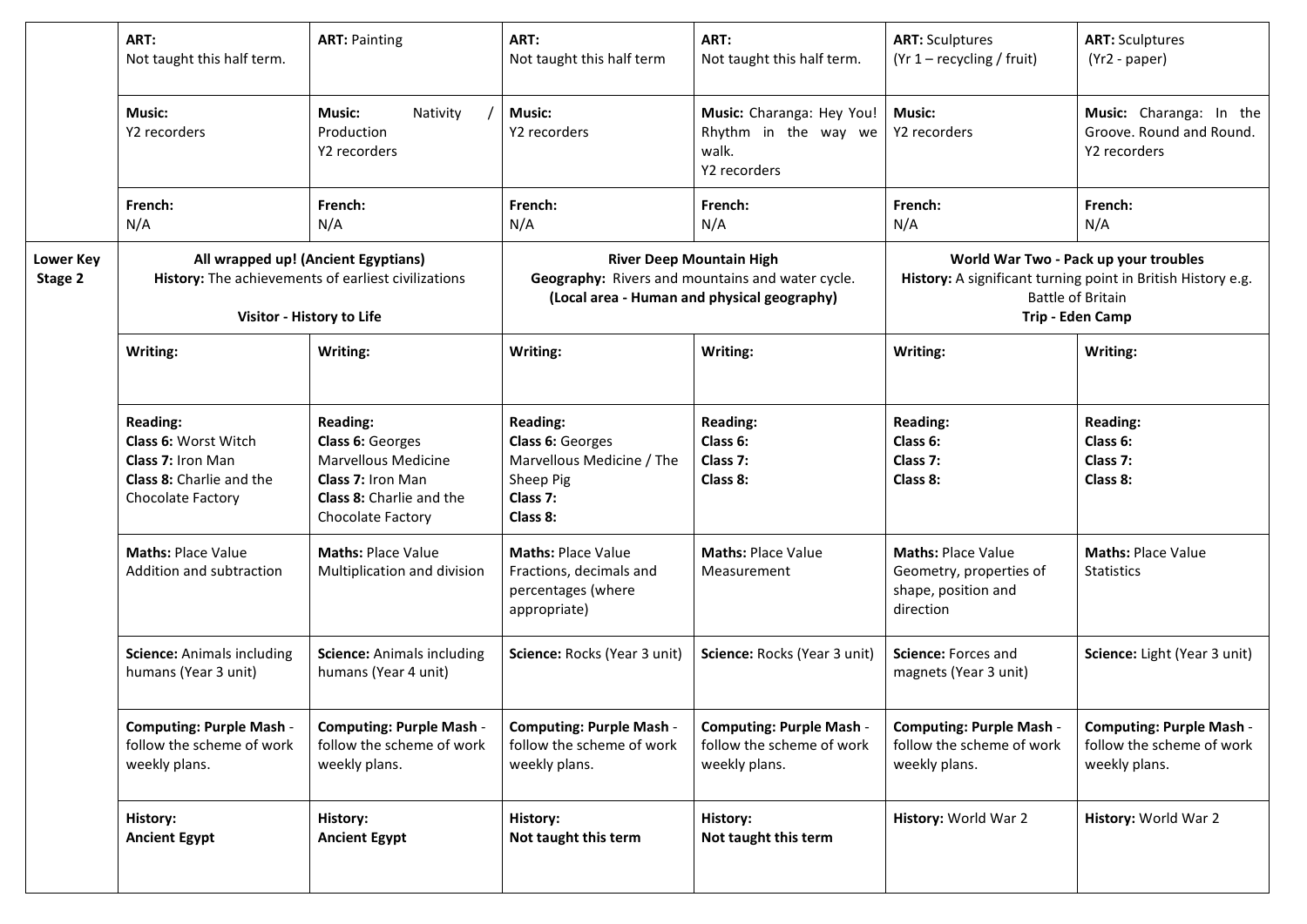|                             | Geography:<br>Place knowledge relating<br>to history unit                                                                                                                                                                                                     | Geography:<br>Place knowledge relating to<br>history unit                         | Geography: Rivers and<br>mountains                                                                                           | Geography: Rivers and<br>mountains                                                 | Geography: place<br>knowledge relating to<br>history unit                                                            | Geography: place<br>knowledge relating to<br>history unit                                              |
|-----------------------------|---------------------------------------------------------------------------------------------------------------------------------------------------------------------------------------------------------------------------------------------------------------|-----------------------------------------------------------------------------------|------------------------------------------------------------------------------------------------------------------------------|------------------------------------------------------------------------------------|----------------------------------------------------------------------------------------------------------------------|--------------------------------------------------------------------------------------------------------|
|                             | <b>RE: Unit L2.7</b><br>What does it mean to be a<br>Christian in Britain today?                                                                                                                                                                              | <b>RE: Unit L2.2</b><br>Why is the Bible so<br>important for Christians<br>today? | <b>RE: Unit L2.6</b><br>Why do some people think<br>that life is a journey and<br>what significant<br>experiences mark this? | RE: LKS2 Production (no RE<br>unit)                                                | <b>RE: Unit L2.3</b><br>Why is Jesus inspiring to<br>some people?                                                    | <b>RE: Unit L2.9</b><br>What can we learn from<br>religions about deciding<br>what is right and wrong? |
|                             | PE: REAL unit 1 and<br>Games invasion games<br><b>FOOTBALL</b>                                                                                                                                                                                                | PE: REAL unit 2<br>Cooper run / Tri-Golf<br>comps & Top Sport                     | PE: REAL unit 3 and Dance                                                                                                    | PE: REAL PE unit 4 and<br>REAL Gym unit 1 and unit 2                               | PE: REAL PE unit 5 and<br>Games - Striking and<br>fielding CRICKET                                                   | PE: REAL unit 6 and<br>Athletics                                                                       |
|                             | PSHE: Relationships:<br>Families and friendship<br>(Yr4)<br>Safe relationships (Yr 3)                                                                                                                                                                         | <b>PSHE: Relationships:</b><br>Respecting self and others<br>(Yr4)                | PSHE: Living in the Wider<br>World:<br>Belonging to a community<br>(Yr4)<br>Media Literacy and digital<br>resilience (Yr3)   | PSHE: Living in the Wider<br>World:<br>Economic wellbeing: work<br>and money (Yr4) | <b>PSHE: Health and</b><br>Wellbeing:<br>Physical health and mental<br>wellbeing (Yr3)<br>Growing and changing (Yr4) | <b>PSHE: Health and</b><br>Wellbeing:<br>Keeping Safe (Yr4)                                            |
|                             | DT:                                                                                                                                                                                                                                                           | DT:<br>Mechanical (shadufs)                                                       | DT:                                                                                                                          | DT:                                                                                | DT:<br>Food (rationing recipes)                                                                                      | DT:                                                                                                    |
|                             | <b>ART: Sculpture</b><br>(Year 4 unit - natural<br>material)                                                                                                                                                                                                  | ART:                                                                              | <b>ART: Painting &amp; Artist study</b><br>(Year 3 & 4 unit)                                                                 | <b>ART: Painting</b><br>(Year 3 & 4 unit)                                          | ART:                                                                                                                 | ART:                                                                                                   |
|                             | Music: Charanga:<br>Three Little Birds<br>Y4 WCET                                                                                                                                                                                                             | <b>Music:</b><br>Y4 WCET                                                          | <b>Music:</b><br>Y4 WCET                                                                                                     | <b>Music: Production</b><br>Y4 WCET                                                | <b>Music:</b><br>Y4 WCET                                                                                             | <b>Music:</b><br>Glockenspiels<br>Y4 WCET                                                              |
|                             | French:<br>Unit 1. Moi<br>(Year 3 unit)                                                                                                                                                                                                                       | French:<br>Unit 7. Les monstres<br>(Year 4 unit)                                  | French:<br>Unit 3. La jungle<br>(Year 3 unit)                                                                                | French:<br>Unit 9. Les animaux<br>(Year 4 unit)                                    | French:<br>Unit 5. Vive le Sport<br>(Year 3 unit)                                                                    | French:<br>Unit 11. Je suis le musician<br>(Year 4 unit)                                               |
| <b>Upper Key</b><br>Stage 2 | "All Change" (Industrial Revolution)<br>History: A study of an aspect or theme in British history that<br>extends pupils' chronological knowledge beyond 1066<br>Geography: Land use, movement from rural to urban<br>areas, development of towns and cities. |                                                                                   | <b>Sustainability and Fairtrade</b><br>Fairtrade Fortnight - February - March                                                |                                                                                    | <b>Ancient Greece</b><br>History: A study of Greek life and their achievements.                                      |                                                                                                        |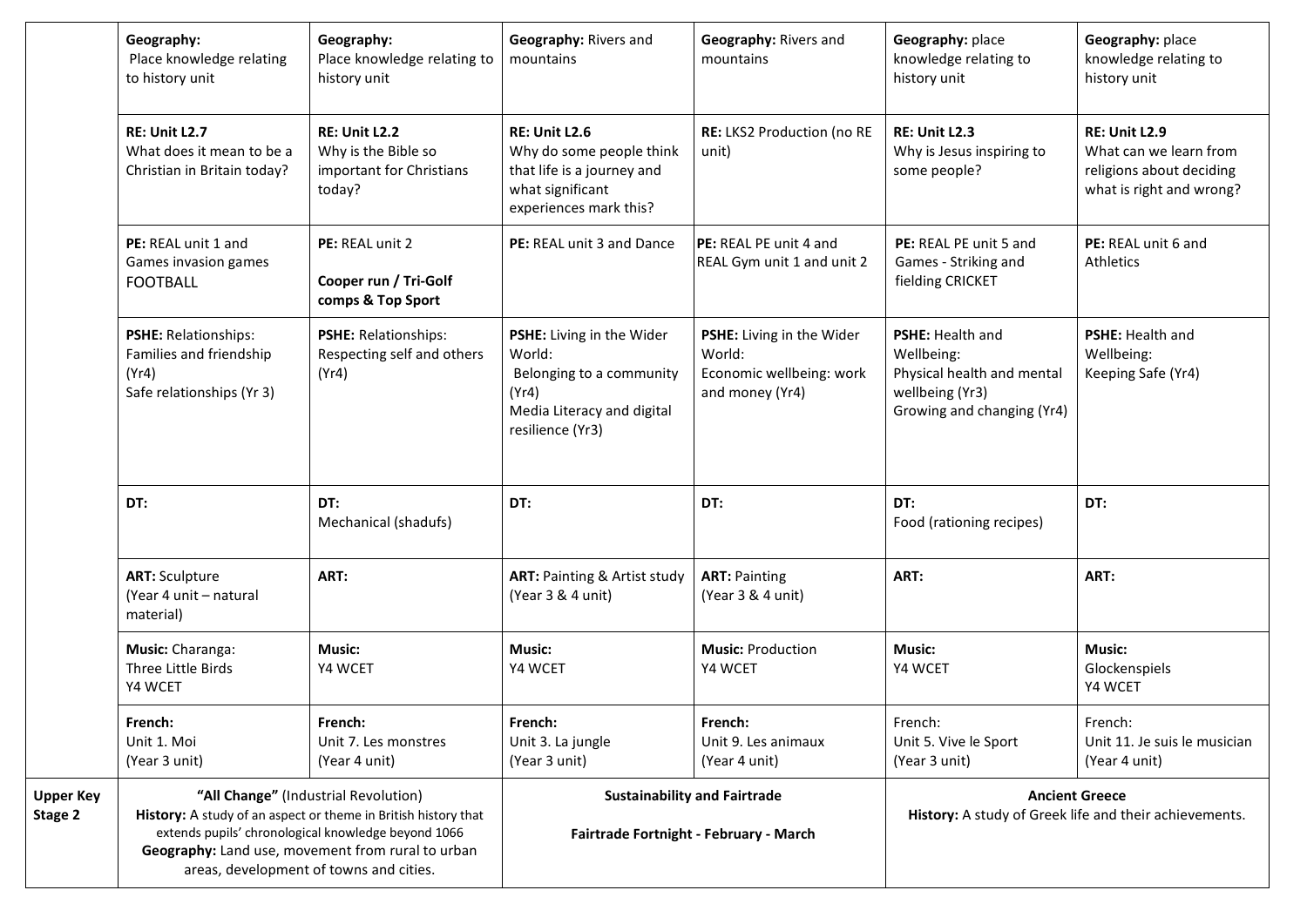| Writing:                                                                                                                                                                                 | Writing:                                                                                                                                                                                 | Writing:                                                                                   | Writing:                                                                      | Writing:                                                                                                         | Writing:                                                                                                         |
|------------------------------------------------------------------------------------------------------------------------------------------------------------------------------------------|------------------------------------------------------------------------------------------------------------------------------------------------------------------------------------------|--------------------------------------------------------------------------------------------|-------------------------------------------------------------------------------|------------------------------------------------------------------------------------------------------------------|------------------------------------------------------------------------------------------------------------------|
| <b>Reading:</b><br>There's a Boy in the Girls'<br>Bathroom (5)<br>Oliver Twist (6)                                                                                                       | <b>Reading:</b><br>There's a Boy in the Girls'<br>Bathroom (5)<br>Oliver Twist (6)                                                                                                       | <b>Reading:</b><br>Mrs Frisby and the Rats of<br>NIMH (5)<br>Wonder (6)                    | <b>Reading:</b><br>Mrs Frisby and the Rats of<br>NIMH(5)<br>Wonder (6)        | <b>Reading:</b><br>War Horse (5/6)<br>Northern Lights (6)                                                        | <b>Reading:</b><br>War Horse (5/6)<br>Northern Lights (6)                                                        |
| <b>Maths: Place Value</b><br>Addition and subtraction                                                                                                                                    | <b>Maths: Place Value</b><br>Multiplication and division                                                                                                                                 | <b>Maths: Place Value</b><br>Fractions, decimals and<br>percentages (where<br>appropriate) | <b>Maths: Place Value</b><br>Measurement                                      | <b>Maths: Place Value</b><br>Geometry, properties of<br>shape, position and<br>direction                         | <b>Maths: Place Value</b><br><b>Statistics</b>                                                                   |
| Science: Living things and<br>their habitats (Year 5 unit)<br>Autumn 1                                                                                                                   | Science: Living things and<br>their habitats (Year 6 unit)                                                                                                                               | Science: Properties and<br>changes of materials (Year<br>5 unit)                           | Science: Investigation<br>(plants or magnets)                                 | Science: Light                                                                                                   | <b>Science: Forces</b>                                                                                           |
| <b>Computing: Purple Mash -</b><br>follow the scheme of work<br>weekly plans.                                                                                                            | <b>Computing: Purple Mash -</b><br>follow the scheme of work<br>weekly plans.                                                                                                            | <b>Computing: Purple Mash -</b><br>follow the scheme of work<br>weekly plans.              | <b>Computing: Purple Mash -</b><br>follow the scheme of work<br>weekly plans. | <b>Computing: Purple Mash -</b><br>follow the scheme of work<br>weekly plans.                                    | <b>Computing: Purple Mash -</b><br>follow the scheme of work<br>weekly plans.                                    |
| History: Industrial<br>Revolution - A study of an<br>aspect or theme in British<br>history that extends pupils'<br>chronological knowledge<br>beyond 1066 to include<br>changes in York. | History: Industrial<br>Revolution - A study of an<br>aspect or theme in British<br>history that extends pupils'<br>chronological knowledge<br>beyond 1066 to include<br>changes in York. | <b>History: Not taught this</b><br>half term                                               | <b>History: Not taught this</b><br>half term                                  | History: Ancient Greece - A<br>study of Greek life and the<br>achievements of the<br>Ancient Greek Civilisation. | History: Ancient Greece - A<br>study of Greek life and the<br>achievements of the<br>Ancient Greek Civilisation. |
| Geography: Industrial<br>Revolution - A study of<br>land use, movement from<br>rural to urban areas,<br>development of towns and<br>cities in 19th century<br>Britain.                   | Geography: Industrial<br>Revolution - A study of<br>land use, movement from<br>rural to urban areas,<br>development of towns and<br>cities in 19th century<br>Britain.                   | <b>Geography: Sustainability</b><br>and Fairtrade - Fairtrade<br>fortnight.                | <b>Geography: Sustainability</b><br>and Fairtrade - Fairtrade<br>fortnight.   | <b>Geography: Greece</b>                                                                                         | <b>Geography: Greece</b>                                                                                         |
| RE: Unit U2.7<br>What matters most to<br><b>Christians and Humanists?</b>                                                                                                                | RE: Unit U2.1<br>Why do some people<br>believe God exists?                                                                                                                               | RE: Unit U2.4<br>If God is everywhere, why<br>go to a place of worship?                    | RE: Unit U2.3<br>What do religions say to us<br>when life gets hard?          | RE: Run into SATs (no RE<br>unit)                                                                                | RE: UKS2 production (no RE<br>unit)                                                                              |